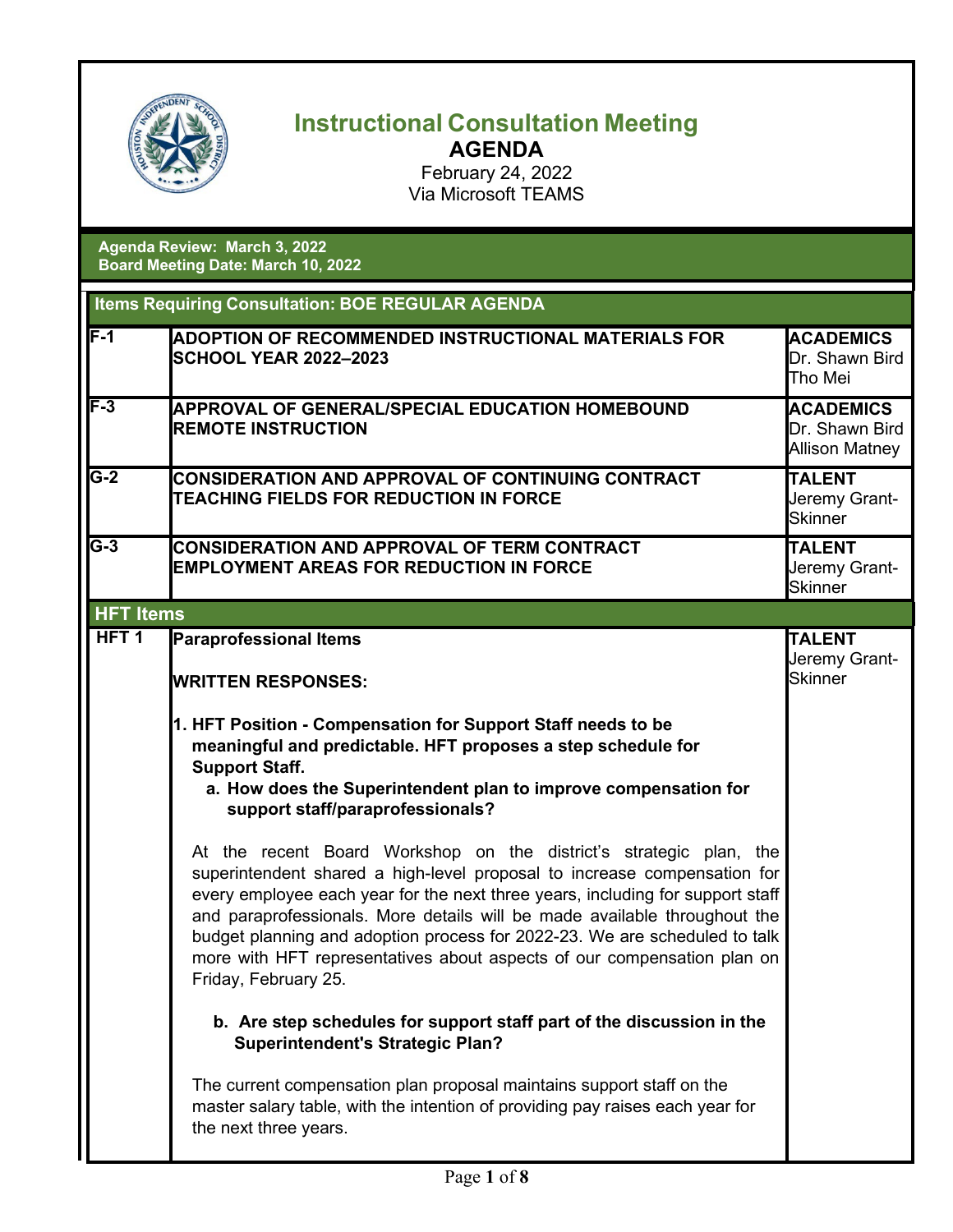**2. Equitable and faster movement of Support Staff on the Hourly Rate spectrum from a "Minimum" hourly rate to the "Maximum" rate. a. Per Superintendent's Strategic Plan, the district commits to maintaining "our current status as one of the regional leaders among school districts for minimum wage." 1. What will this look like for Teacher Assistants and other support staff?**  At the recent Board Workshop on the district's strategic plan, the superintendent shared a proposal to increase compensation for every employee each year for the next three years, which would include Teaching Assistants and other support staff. More details will be made available throughout the budget planning and adoption process for 2022-23. We are scheduled to talk more with HFT representatives about aspects of our compensation plan on Friday, February 25. **2. Is there a possibility of a minimum increase of \$2 per hour?** The compensation plan proposal would increase compensation for all employees each year for the next three years. Additionally, the Master Pay Scale, which determines wages and salaries for numerous groups of support staff, would be updated under this proposal. Additional details, including any potential impact to minimum rates of pay, will be shared through the board budget workshop and adoption process. The three-year compensation plan would not raise the minimum wage by \$2 per hour, but it would raise it by \$1 per hour. This adds to the \$4 per hour increase implemented within the last several years.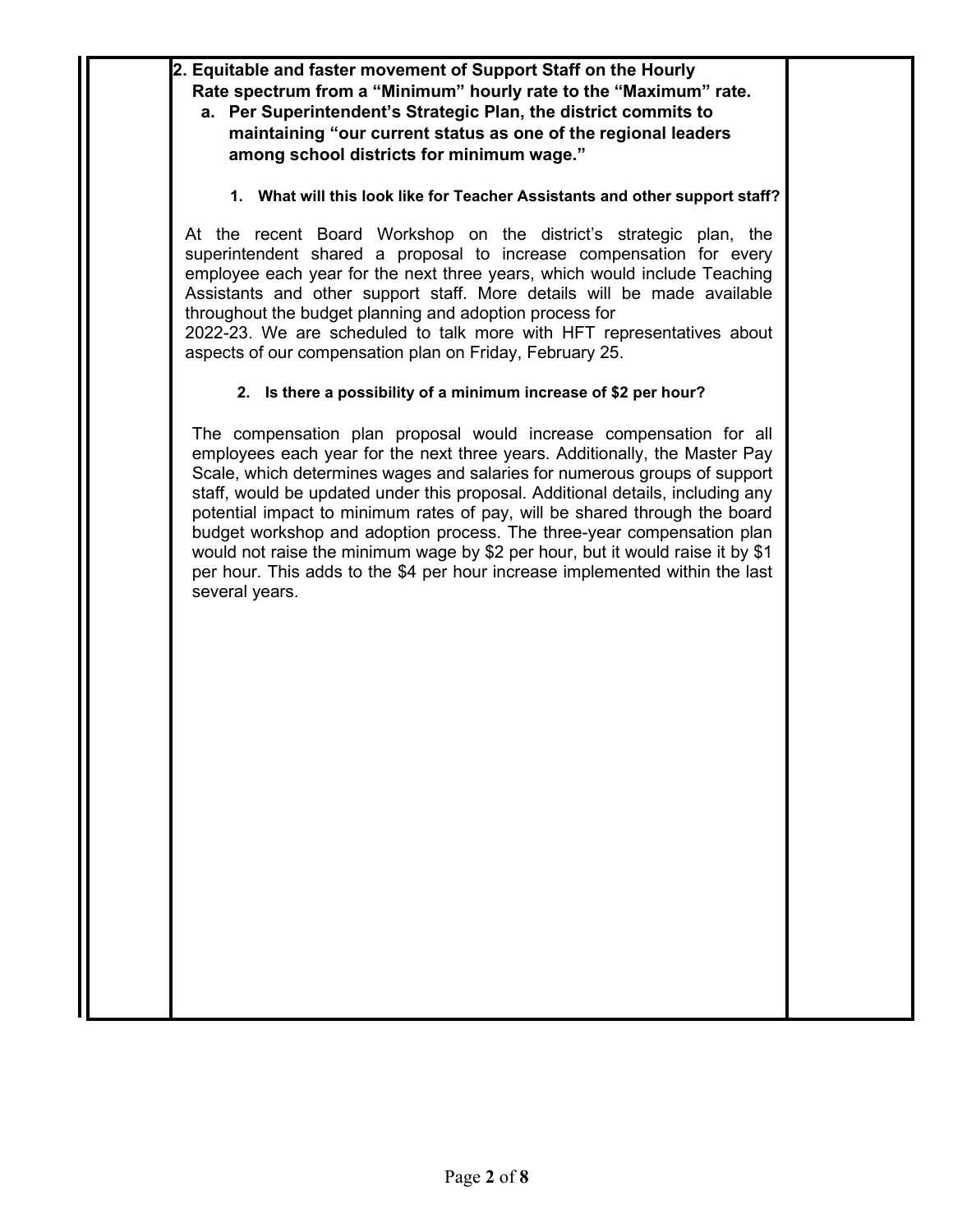| HFT <sub>2</sub> | <b>Special Education</b>                                                                                                                                                                                                                                                                                                                                                                                                                                                                                                                                        | <b>ACADEMICS</b> |
|------------------|-----------------------------------------------------------------------------------------------------------------------------------------------------------------------------------------------------------------------------------------------------------------------------------------------------------------------------------------------------------------------------------------------------------------------------------------------------------------------------------------------------------------------------------------------------------------|------------------|
|                  |                                                                                                                                                                                                                                                                                                                                                                                                                                                                                                                                                                 | Dr. Shawn Bird   |
|                  | <b>WRITTEN RESPONSES:</b>                                                                                                                                                                                                                                                                                                                                                                                                                                                                                                                                       | Kechara Bradford |
|                  | 1. Progress Tracking and Requirement of paper log of data entries:<br>These new protocols create an inconsistency in goal tracking.                                                                                                                                                                                                                                                                                                                                                                                                                             |                  |
|                  | a. Has there been a change in documenting progress? If so,<br>where is it written?                                                                                                                                                                                                                                                                                                                                                                                                                                                                              |                  |
|                  | No recent changes were made, however there was an update at the start of<br>the year. There was a shift in tracking data points of student performance. In<br>the Easy IEP system, we are no longer using Goal Progress, but are using<br>Progress Track. As per the Academic Service Memo dated August 16, 2021,<br>campuses were informed of this change. Easy IEP Progress Track Open<br>Labs were offered on the following dates: August 18, 25, 26 & 30, 2021; and<br>September 2, 2021. Additional Open Labs are offered monthly through May<br>25, 2022. |                  |
|                  | b. Why is the redundancy necessary (e.g., logging of<br>documentation twice on paper and digitally?) Is it from the<br>OSES?                                                                                                                                                                                                                                                                                                                                                                                                                                    |                  |
|                  | The Office of Special Education Services requires that student performance is<br>digitally documented in Progress Track in the Easy IEP system. Any paper<br>documentation is not required by the Office of Special Education Services. The<br>EasyIEP system is the official record for documenting compliance.                                                                                                                                                                                                                                                |                  |
|                  | 2. What is the next date for Special Education Consultation?                                                                                                                                                                                                                                                                                                                                                                                                                                                                                                    |                  |
|                  | We will schedule the HFT Special Education Consultation, Monday, March 7,<br>2022, from 2:00 p.m. to 3:00 p.m. We will communicate directly with the HFT<br>regarding this meeting.                                                                                                                                                                                                                                                                                                                                                                             |                  |
|                  | <b>Support Staff access to certain databases:</b><br>Teacher Assistants in the classroom who must create instructional,<br>and behavior plans lack access to student databases (e.g., Unique<br>Learning System, Review 360) and contribute to greater inefficiency<br>when supporting teachers of record.                                                                                                                                                                                                                                                      |                  |
|                  | a. How can T.A.s receive access to necessary databases and<br>thereby improve collaboration with teachers?                                                                                                                                                                                                                                                                                                                                                                                                                                                      |                  |
|                  | Thank you for elevating this concern. We will work with our curriculum<br>vendors to expand digital access for instructional TAs.                                                                                                                                                                                                                                                                                                                                                                                                                               |                  |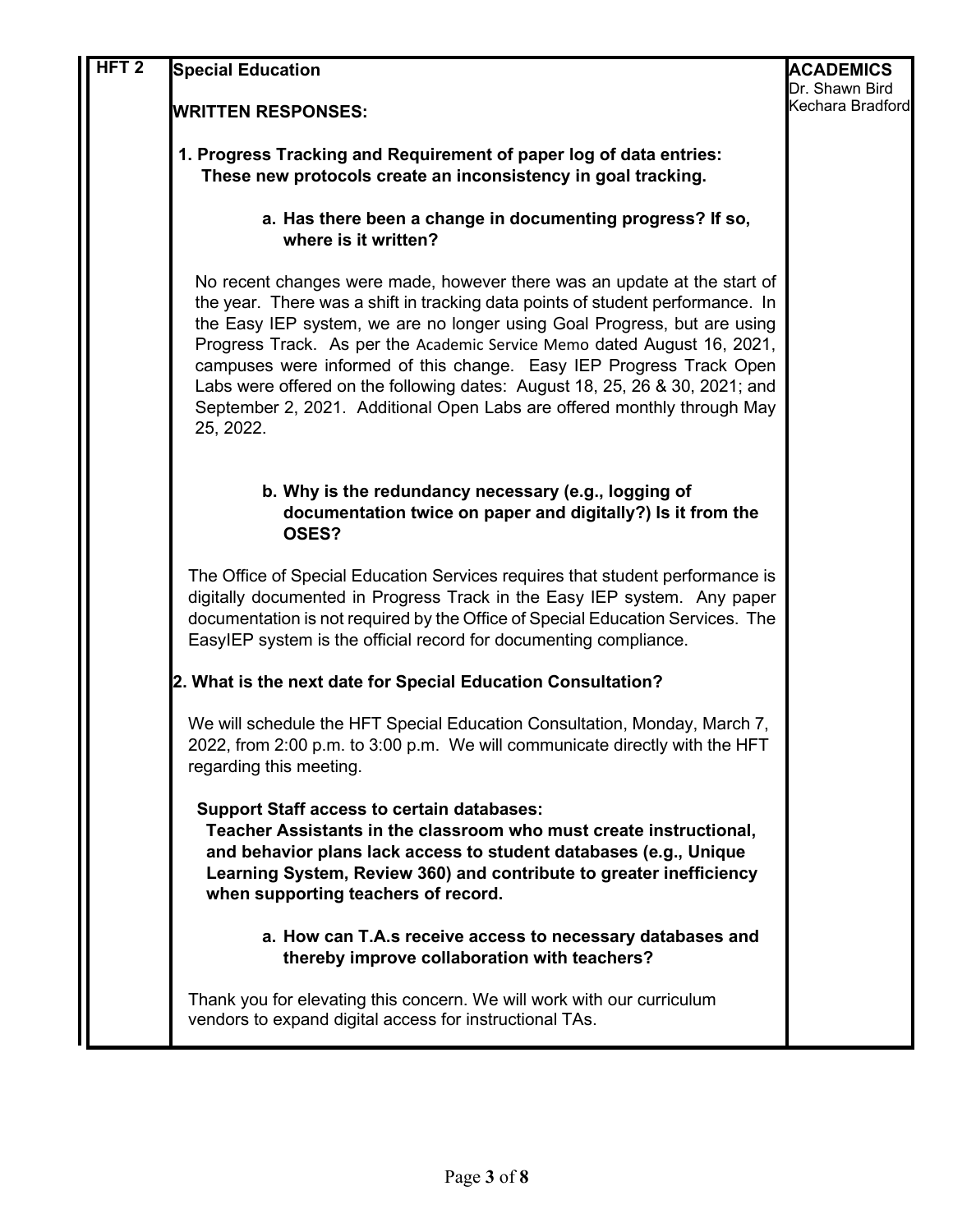| HFT <sub>3a</sub> | <b>General Instructional</b>                                                                                                                                                                                                                                                                                                                                                                                                                                                                                                                                                                                                                                                                                                                                                                                                                                                                                                                                                                                                                                                                                                     | <b>ACADEMICS</b><br>Dr. Shawn Bird               |
|-------------------|----------------------------------------------------------------------------------------------------------------------------------------------------------------------------------------------------------------------------------------------------------------------------------------------------------------------------------------------------------------------------------------------------------------------------------------------------------------------------------------------------------------------------------------------------------------------------------------------------------------------------------------------------------------------------------------------------------------------------------------------------------------------------------------------------------------------------------------------------------------------------------------------------------------------------------------------------------------------------------------------------------------------------------------------------------------------------------------------------------------------------------|--------------------------------------------------|
|                   | a. What are the updated protocols for in-person faculty meetings?                                                                                                                                                                                                                                                                                                                                                                                                                                                                                                                                                                                                                                                                                                                                                                                                                                                                                                                                                                                                                                                                |                                                  |
|                   | In-person faculty meetings can take place as long as everyone is masked.                                                                                                                                                                                                                                                                                                                                                                                                                                                                                                                                                                                                                                                                                                                                                                                                                                                                                                                                                                                                                                                         |                                                  |
| HFT <sub>3b</sub> | <b>General Instructional</b><br><b>WRITTEN RESPONSES:</b>                                                                                                                                                                                                                                                                                                                                                                                                                                                                                                                                                                                                                                                                                                                                                                                                                                                                                                                                                                                                                                                                        | <b>TALENT</b><br>Jeremy Grant-<br><b>Skinner</b> |
|                   | 1. What plans are in place to improve district substitute shortage and<br>minimize interruption of instruction? (Example: classes at Sterling<br>HS have been sent to P.E./Gym for past three weeks)                                                                                                                                                                                                                                                                                                                                                                                                                                                                                                                                                                                                                                                                                                                                                                                                                                                                                                                             |                                                  |
|                   | The district is exploring a variety of options to improve the availability of<br>substitute teachers in the district, including the revaluation of associate teacher<br>compensation and potentially partnering with third-party associate teacher<br>staffing vendors. More broadly, the district is examining its teacher pipeline and<br>recruitment strategies to minimize the number of vacant classrooms in the<br>2022-23 school year. Some of these strategies include expanding and offering<br>the HISD ACP program free of cost for two years, developing grow your own<br>teacher pipelines for paraprofessionals and HISD alumni, and proposing a<br>compensation plan to position HISD's teacher pay to be competitive with<br>surrounding districts. Dr. Watts has shared that specific cases where it seems<br>our process for identifying short-term supplements are not working, should be<br>shared with the Schools Office for intervention.                                                                                                                                                                 |                                                  |
|                   | 2. HFT Teacher Retention Policy<br>a. Other than improving compensation and offering HISD's ACP<br>free of cost for two years, what is planned to maximize<br>retention and support of new teachers?                                                                                                                                                                                                                                                                                                                                                                                                                                                                                                                                                                                                                                                                                                                                                                                                                                                                                                                             |                                                  |
|                   | First, within a 5-year strategic plan, we identified compensation upgrades as<br>the most urgent element of a retention strategy and, therefore, this is the area<br>most fully developed at this time. Second, we know that clear direction and<br>meaningful feedback related to instructional practice is important, and the<br>transition to T-TESS is intended to make our direction on instructional practice<br>clearer and make administrators' feedback to teachers more meaningful.<br>Third, our baseline staffing model includes many supports for schools that<br>supplement the instructional supports owned by teachers in a way that we<br>hope will lessen ancillary burdens on new teachers. Finally, and more broadly,<br>we have named in the strategic plan our commitment to providing<br>opportunities for feedback and building tactical responses based on that<br>feedback so that HISD becomes and stays a great place to work. We will look<br>at the feedback from new teachers specifically to ensure we are finding<br>additional ways to support them so they can be effective and stay in HISD. |                                                  |
|                   |                                                                                                                                                                                                                                                                                                                                                                                                                                                                                                                                                                                                                                                                                                                                                                                                                                                                                                                                                                                                                                                                                                                                  |                                                  |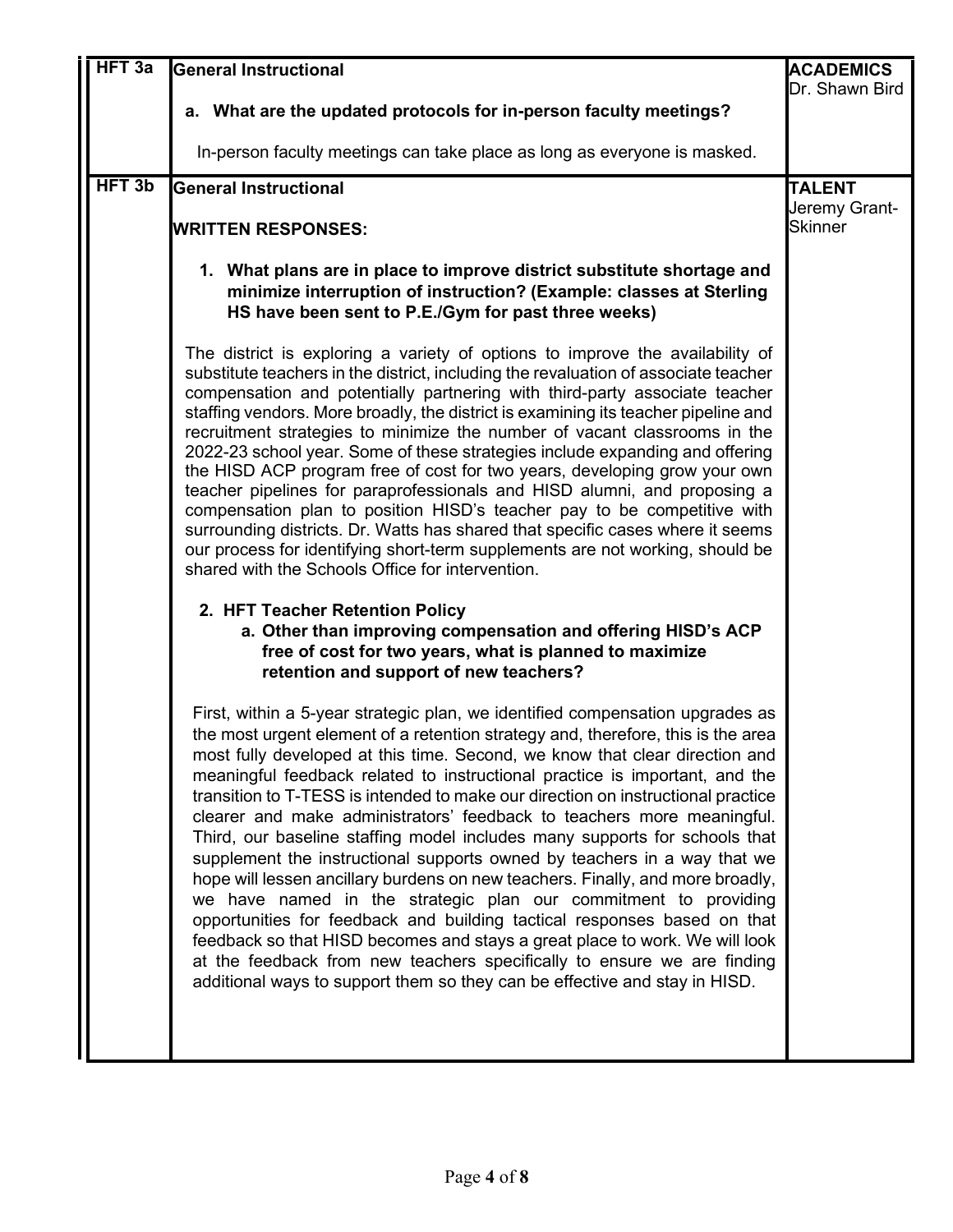- **3. T-TESS and TIA**
	- **a. Per the district's TIA website and the TEA, one of the criteria to receive a specific designation, a teacher must demonstrate that "55% of students meet or exceed expected growth".**
		- **1. What definition of "Expected Growth" is the district adopting?**

Per House Bill 3, school districts have the option to design a local designation system as part of its Teacher Incentive Allotment implementation. Per State minimum requirements, the designation system must include both a teacher observation and student performance component. There are numerous ways in which districts can measure student growth, including pre- and post-tests, value added measures, student learning objectives, and portfolios. Houston ISD has not submitted its application for the Teacher Incentive Allotment and is instead focused on the implementing its new teacher evaluation system, T-TESS, in the 2022-23 school year. In the future, the district will resume stakeholder engagement and planning conversations regarding the Teacher Incentive Allotment, but at this time, decisions have not been made on how HISD will measure student growth as it relates to the local designation system that will be outlined in its TIA application.

- **b. To calculate "Expected Growth", it follows that a "Predicted Score" must be computed.**
	- **1. What definition of "Predicted Score" is the district adopting?**

The district has not made decisions for how it will measure student growth for the purposes of the Teacher Incentive Allotment. HISD made the decision to delay its TIA application to Spring 2023 so that it can engage with stakeholders and have additional time to design a fair and reliable local designation system.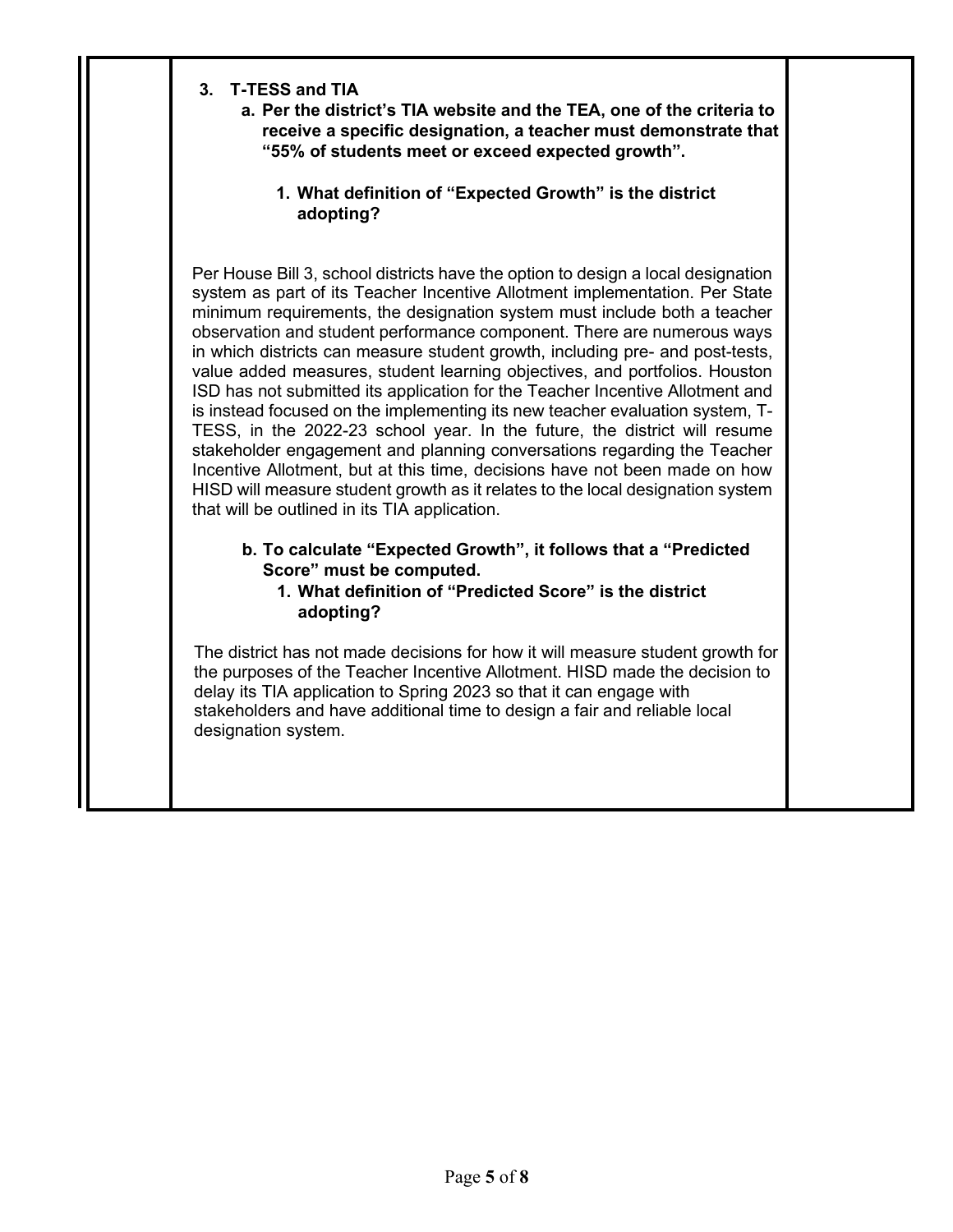| HFT <sub>3c</sub> | <b>Compensation:</b>                                                                                                                                                                                                                                                                              | <b>FINANCE</b><br>Glenn Reed |
|-------------------|---------------------------------------------------------------------------------------------------------------------------------------------------------------------------------------------------------------------------------------------------------------------------------------------------|------------------------------|
|                   | <b>IWRITTEN RESPONCES:</b>                                                                                                                                                                                                                                                                        |                              |
|                   | 1. The district's CFO remarked during last month's Board meeting<br>that salaries may be paid through ESSER funds instead of<br>General Funds to "plug holes".<br>a. What does CFO mean by "plugging holes" and shifting<br>expenditures between funds? HFT is asking for clarification.          |                              |
|                   | In 2020-2021 the state supplanted the attendance hold harmless to ESSER.<br>We decided to use the attendance hold harmless in 2021-2022 to help fund<br>this year's budget deficit and the additional loss of students. We shifted<br>expenditures one-time to ESSER to relieve the general fund. |                              |
|                   | b. Are there teaching positions tethered to ESSER funds? If so, how<br>will ESSER-funded positions be secured past the depletion of all<br><b>ESSER funds? What plans exist to keep those positions or what</b><br>future funds will be tapped to secure said positions?                          |                              |
|                   | There aren't teaching positions tethered to ESSER funds. This was a one-<br>time transfer of expenditures.                                                                                                                                                                                        |                              |
|                   | 2. ESSER funds: What is the breakdown of ESSER funds per<br>school?                                                                                                                                                                                                                               |                              |
|                   | Located at: https://www.houstonisd.org/Page/188723                                                                                                                                                                                                                                                |                              |
|                   | 3. Superintendent's Strategic Plan:<br>a. How will the plan be funded?                                                                                                                                                                                                                            |                              |
|                   | We will be discussing at the March 3rd Budget Workshop.                                                                                                                                                                                                                                           |                              |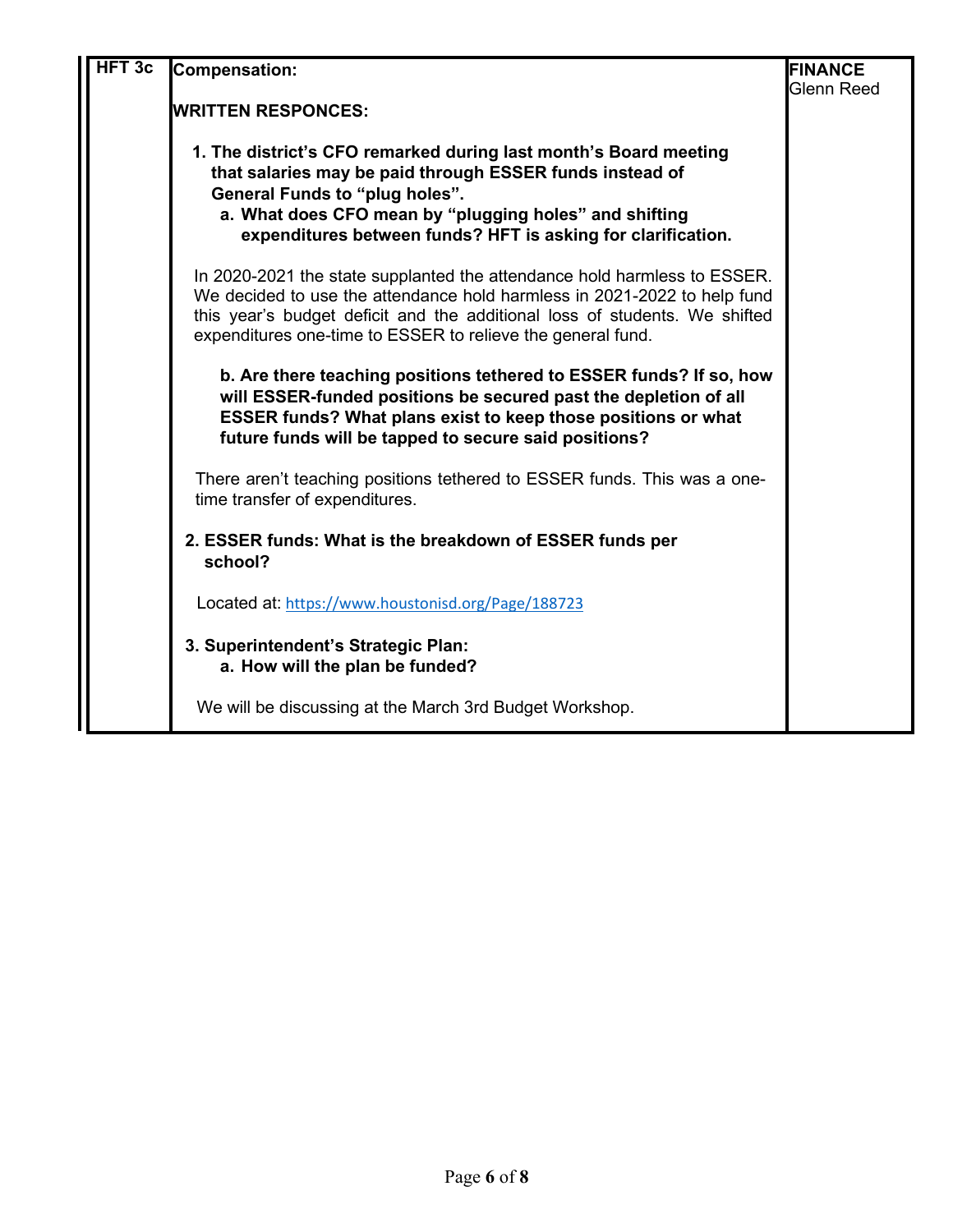| HFT <sub>3d</sub> | Superintendent's Strategic Plan                                                                                                                                                                                                                                                                                                                                                                                                                                                                                                                                                                                                                                                                                                                                                                                                                                                                     | <b>TALENT</b>  |
|-------------------|-----------------------------------------------------------------------------------------------------------------------------------------------------------------------------------------------------------------------------------------------------------------------------------------------------------------------------------------------------------------------------------------------------------------------------------------------------------------------------------------------------------------------------------------------------------------------------------------------------------------------------------------------------------------------------------------------------------------------------------------------------------------------------------------------------------------------------------------------------------------------------------------------------|----------------|
|                   |                                                                                                                                                                                                                                                                                                                                                                                                                                                                                                                                                                                                                                                                                                                                                                                                                                                                                                     | Jeremy Grant-  |
|                   | <b>WRITTEN RESPONSES:</b>                                                                                                                                                                                                                                                                                                                                                                                                                                                                                                                                                                                                                                                                                                                                                                                                                                                                           | <b>Skinner</b> |
|                   | 1. On page 74 of the Strategic Plan presentation, it reads, "An annual<br>raise (step increase) for all effective teachers each year for the<br>next three years"<br>a. What is HISD's definition of "effective" for determining a<br>teacher's "annual raise"? Does this follow that "ineffective"<br>teachers will receive no annual raise?                                                                                                                                                                                                                                                                                                                                                                                                                                                                                                                                                       |                |
|                   | This reference in the Strategic Plan presentation reflects the district's interest<br>in not only upgrading the teacher salary schedule every year for the next<br>three years by about 4% per year but also granting an annual step increase.<br>That said, teachers who did not perform effectively according to their<br>evaluation may not be eligible for the automatic step increase. This means<br>that a teacher rated "ineffective" would receive a raise associated with the<br>change in the salary schedule but not a step increase. For example, a current<br>first-year teacher who is effective would see a salary increase from \$56,869<br>this year to $$60,000$ next year - a one-year raise of 5.5%. Meanwhile, a<br>current first-year teacher who is "ineffective" would see a salary increase<br>from \$56,869 this year to \$59,000 next year $-$ a one-year raise of 3.7%. |                |
|                   | 2. HISD Teacher & Staff Burnout: General feedback from HFT membership<br>is that District/Campus culture is deteriorating (e.g., Increase PLC<br>meetings, Disruptive Students, HB3 Tutorials, Increased Preps, Certified<br>Personnel on campus not covering classes, Redundant data reports)                                                                                                                                                                                                                                                                                                                                                                                                                                                                                                                                                                                                      |                |
|                   | a. On page 77 of the Superintendent's Strategic Plan, the district<br>pledges to improve "Employee ratings of HISD as a great place<br>to work" Because the number one reason teachers cite for<br>leaving the district is campus culture, how does HISD plan to<br>improve employee perceptions of the district and the culture?                                                                                                                                                                                                                                                                                                                                                                                                                                                                                                                                                                   |                |
|                   | Employees who have submitted their resignation from the District have the<br>opportunity to participate in an exit survey, which the Office of Talent uses to<br>review employee responses, analyze trends, and develop strategies to<br>improve employee retention. During the 2021-2022 school year, 47 teachers<br>have participated in the survey. Compensation and workload are sited as the<br>top two resignation reasons. Exit survey data coupled with feedback from<br>District staff, promoted the Office of Talent to take a deeper dive and conduct<br>a district-wide survey to determine employee wellness.                                                                                                                                                                                                                                                                          |                |
|                   | At the beginning of January, an Employee Well-Being Survey was conducted<br>to gauge the impact the pandemic had on employees and to provide insight<br>into the support employees were seeking. 81% of survey participants were<br>campus-based staff, of which 57% were teachers. Concerns of increased<br>anxiety and stress, a lack of recognition or praise for doing good work, and<br>valuing employee opinions were highlighted. The Office of Talent is currently<br>developing a plan to address the concerns raised which will provide support<br>to employees.                                                                                                                                                                                                                                                                                                                          |                |